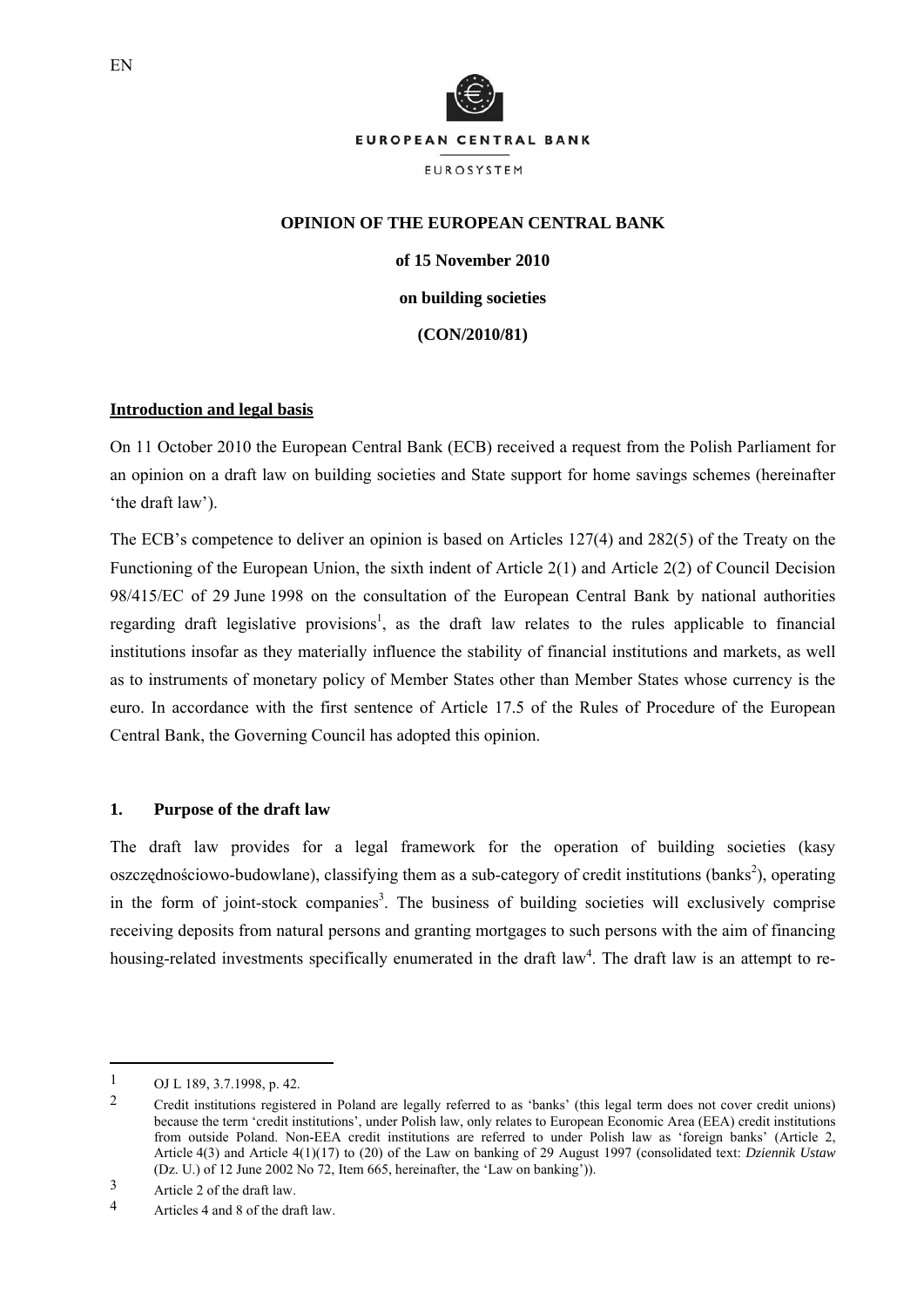establish the system of building societies which had been first introduced in the legal provisions in 1997 $^5$ , but never realised in practice.

# **2. ECB comments**

1

### 2.1 *Obligation to maintain minimum reserves with the central bank*

- 2.1.1 The draft law proposes an arrangement under which building societies are to be excluded from the obligation to hold minimum reserves with Narodowy Bank Polski (NBP).
- 2.1.2 In past opinions<sup>6</sup>, the ECB has maintained that the Eurosystem's minimum reserves obligations apply to entities that fulfil the functional criteria of a 'credit institution' according to the definition contained in the Eurosystem's minimum reserves rules<sup>7</sup>, which cross-refers to criteria defined in Article  $4(1)(a)$  of Directive 2006/48/EC<sup>8</sup>. Such criteria define credit institutions as undertakings whose business is: (i) to receive deposits or other repayable funds from the public; and (ii) to grant credit for their own account. The ECB notes that building societies will fulfil both of the functional criteria of a 'credit institution', namely that they will: (i) receive deposits from natural persons, i.e. deposits 'from the public' within the meaning of the Directive 2006/48/EC; and (ii) grant credit for their own account<sup>9</sup>. Consequently, in line with its previous opinions<sup>10</sup>, the ECB considers that building societies will be subject to the Eurosystem's minimum reserves requirements when Poland adopts the euro<sup>11</sup>. Such requirements, and the sanctions related to them<sup>12</sup>, will apply directly by the operation of the Union law.
- 2.1.3 As regards the period before the adoption of the euro by Poland, the ECB would welcome the inclusion of building societies in NBP's minimum reserves regime as a measure facilitating the

<sup>5</sup> See the Law of 5 June 1997 on building societies and State support for home savings schemes (Dz. U. of 28 July 1997, No 85, Item 538), repealed on 1 January 2002.

<sup>6</sup> See ECB Opinions on national legislation on credit unions, in particular paragraphs 10 to 14 of ECB Opinion CON/2005/8, paragraph 3.1 of ECB Opinion CON/2006/4), paragraphs 10 to 17 of ECB Opinion CON/2006/11 and paragraph 2.1 to 2.5 of ECB Opinion CON/2009/60. All ECB opinions are available on the ECB's website at www.ecb.europa.eu.

<sup>7</sup> See Article 2(1) of Regulation ECB/2003/9 of 12 September 2003 on the application of minimum reserves (OJ L 250, 2.10.2003, p. 10).

<sup>8</sup> Directive 2006/48/EC of the European Parliament and of the Council of 14 June 2006 relating to the taking up and pursuit of the business of credit institutions (recast) (OJ L 177, 30.6.2006, p. 1).

<sup>9</sup> Article 4 of the draft law. See also paragraph 2 of the Opinion of the European Monetary Institute CON/94/12.

<sup>10</sup> See paragraph 14 of ECB Opinion CON/2005/8, paragraphs 10 and 17 of ECB Opinion CON/2006/11 and paragraph 2.3 of ECB Opinion CON/2009/60.

<sup>&</sup>lt;sup>11</sup> Further in this context, it should also be noted that being subject to the Eurosystem minimum reserves regime is one of the general criteria for eligibility to participate in Eurosystem monetary policy operations; the other general eligibility criteria include: (i) being financially sound and, in principle, being subject to at least one form of harmonised EU/EEA supervision by national authorities; and (ii) fulfilment of any operational criteria specified in the relevant contractual or regulatory arrangements applied by the respective national central bank (see Section 2.1 of Annex I to Guideline ECB/2000/7 of 31 August 2000 on monetary policy instruments and procedures of the Eurosystem, OJ L 310, 11.12.2000, p. 1).

<sup>12</sup> See Article 7 of Council Regulation (EC) No 2531/98 of 23 November 1998 concerning the application of minimum reserves by the European Central Bank (OJ L 318, 27.11.1998, p. 1) and Regulation ECB/1999/4 of 23 September 1999 on the powers of the European Central Bank to impose sanctions (OJ L 264, 12.10.1999, p. 21).